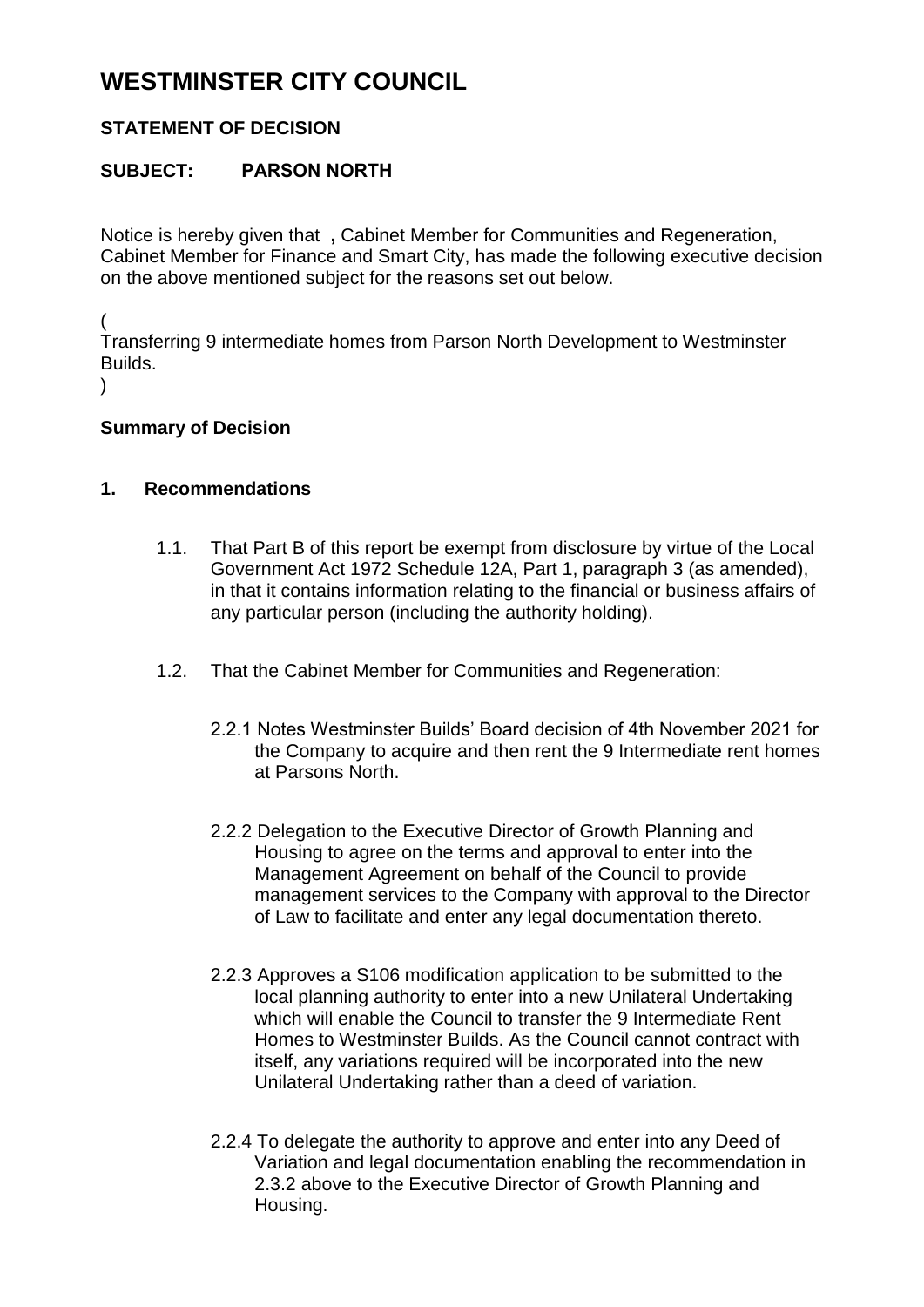- 1.3. That the Cabinet Member for Communities and Regeneration in consultation with the Cabinet Member for Housing:
	- 2.3.1Approves for the Council to dispose of the 9 Intermediate Rent homes at Parson's North to its subsidiary Westminster Housing Investments Limited (WHIL) for a consideration equal to its market value as per RICS Red Book valuation by way of a 125-year lease at a peppercorn rent.
	- 2.3.2Delegates the authority to approve and enter into any legal documentation ancillary to or required to facilitate the recommendation in 2.3.4 above to the Executive Director of Growth, Planning and Housing, the Executive Director of Finance and Resources and the Director of Law where appropriate.
- 1.4. That the Cabinet Member for Finance and Smart Cities:
	- 2.4.1 Approval for the general fund to invest £2.345m into Westminster Builds, consisting of £1.524m of Debt and £0.821m of shareholder loans.
	- 2.4.2 Delegation of the final negotiation of detailed terms and execution of financial documents to Executive Director of Finance and Resources.
	- 2.4.3 Delegates the authority to approve and enter into any indemnities if necessary as part of the disposal.

#### **2. Reasons for Decisions**

- 2.1. Westminster Builds (WB) is the trading name for the Council's subsidiary Westminster Housing Investments Limited (WHIL) and WHIL's subsidiary Westminster Housing Developments Limited (WHDL). WHIL is the active party in the proposed transaction and therefore references within this report to WB can be interpreted as references to WHIL.
- 2.2. Intermediate Rent housing cannot be efficiently held in the HRA and would normally be sold to a registered provider such as Westminster Community Homes. As WB's business plan sets out it is preferable for the Council to instead sell Intermediate homes to WHIL, retaining the longterm ownership within the Council group.
- 2.3. The drafted S106 for the development was completed in November 2019 and its current form does not enable WB to own and operate homes and therefore requires amendments Officers have had informal discussions with the local planning authority as to suitable amendments to the s.106